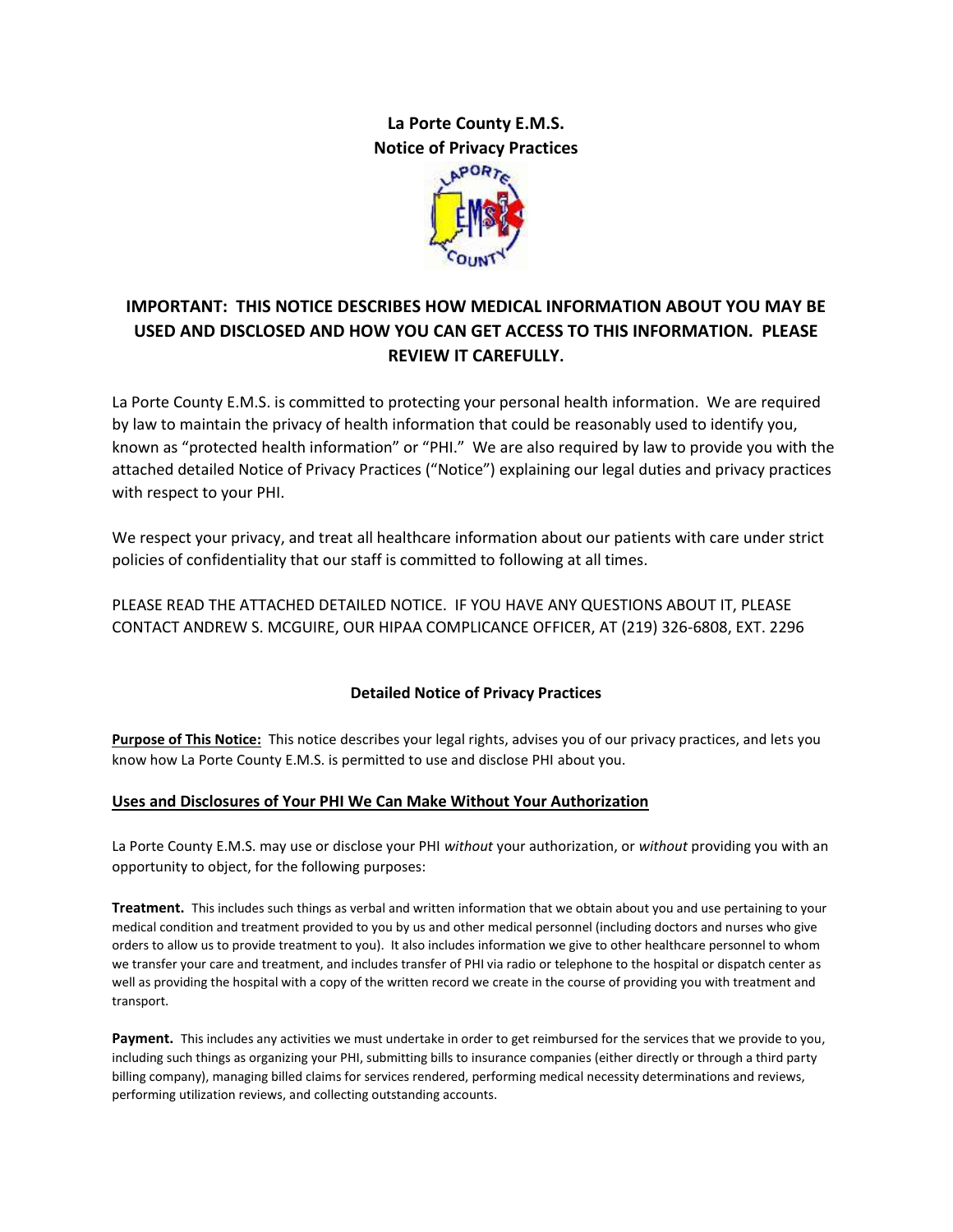**Healthcare Operations.** This includes quality assurance activities, licensing, and training programs to ensure that our personnel meet our standards of care and follow established policies and procedures, obtaining legal and financial services, conduction business planning, processing grievances and complaints, creating reports that do not individually identify you for data collection purposes, and certain marketing activities.

**Reminder for Scheduled Transports and Information on Other Services.** We may also contact you to provide you with a reminder of any scheduled appointments for non-emergency ambulance and medical transportation, or for other information about alternative services we provide.

## **Other Uses and Disclosure of Your PHI We Can Make Without Authorization.**

La Porte County E.M.S is also permitted to use or disclose your PHI *without* your written authorization in situations including:

- For the treatment activities of another healthcare provider;
- To another healthcare provider or entity for the payment activities of the provider or entity that receives the information (such as your hospital or insurance company);
- To another healthcare provider (such as the hospital to which you were transported) for the healthcare operations activities of the entity that receives the information as long as the entity receiving the information has or has a relationship with you and the PHI pertains to that relationship;
- For healthcare fraud and abuse detection or for activities related to compliance with the law;
- To a family member, other relative, or close personal friend or other individual involved in your care if we obtain your verbal agreement to do so or if we give you an opportunity to object to such a disclosure and you do not raise an objection. We may also disclose health information to your family, relatives or friends if we infer from the circumstances that you would not object. For example, we may assume that you agree to our disclosure of your personal health information to your spouse when your spouse has called the ambulance for you. In situations where you are incapable of objecting (because you are not present or due to incapacity or medical emergency), we may, in our professional judgement, determine that a disclosure to your family member, relative, or friend is in your best interest. In that situation, we will disclose only health information relevant to that person's involvement in your care. For example, we may inform the person who accompanied you in the ambulance that you have certain symptoms and we may give that person an update on your vital signs and treatment that is being administered by our ambulance crew;
- To a public health authority in certain situations (such as reporting a birth, death or disease, as required by law), as part of a public health investigation, to report child or adult abuse, neglect or domestic violence, to report adverse events such as product defects, or to notify a person about exposure to a possible communicable disese, as required by law;
- For health oversight activities including audits or government investigations, inspections, disciplinary proceedings, and other administrative or judicial actions undertaken by the government (or their contractors) by law to oversee the healthcare system;
- For judicial and administrative proceedings, as required by a court or administrative order, or in some cases in response to a subpoena or other legal process;
- For law enforcement activities in limited situations, such as when there is a warrant for the request, or when the information is needed to locate a suspect or stop a crime;
- For military, national defense and security and other special government functions;
- To avert a serious threat to the health and safety of a person or the public at large;
- For workers' compensation purposes, and in compliance with workers' compensation laws;
- To coroners, medical examiners, and funeral directors for identifying a deceased person, determining cause of death, or carrying on their duties as authorized by law;
- If you are an organ donor, we may release health information to organizations that handle organ procurement or organ, eye or tissue transplantation, or to an organ bank, as necessary to facilitate organ donation and transplantation;

And

• For research projects, but this will be subject to strict oversight and approvals and health information will be released only where there is a minimal risk to your privacy and adequate safeguards are in place in accordance to the law.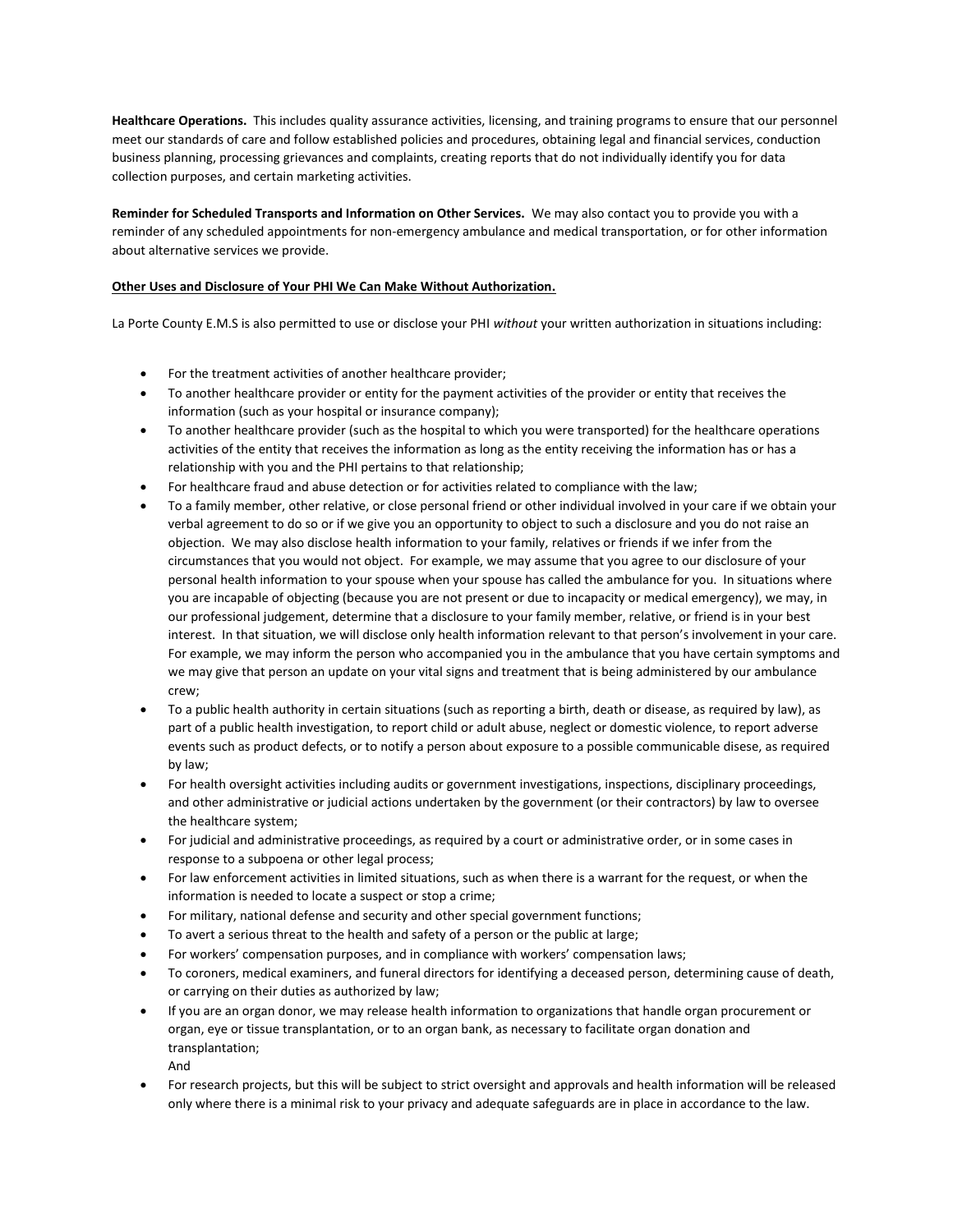## **Uses and Disclosures of Your PHI That Require Your Written Consent**

Any other use or disclosure of PHI, other than those listed above, will only be made with your written authorization (the authorization must specifically identify the information we seek to use or disclose, as well as when and how we seek to use or disclose it). Specifically, we must obtain your written authorization before using or disclosing your: (a) psychotherapy notes, other than for the purpose of carrying out our own treatment, payment or health care operations purposes, (b) PHI for marketing when we receive payment to make a marketing communication; or (c) PHI when engaged in a sale of your PHI. **You may revoke your authorization at any time, in writing, except to the extent that we have already used or disclosed medical information in reliance on that authorization.**

#### **Your Rights Regarding Your PHI**

As a patient, you have a number of rights with respect to your PHI, including:

**Right to access, copy or inspect your PHI.** You have the right to inspect and copy most of the medical information the we collect and maintain about you. Requests for access to your PHI should be made in writing to our HIPAA Compliance Officer. In limited circumstances, we may deny you access to your medical information, and you may appeal certain types of denials. We have available forms to request access to your PHI, and we will provide written response if we deny you access and let you know your appeal rights. If you wish to inspect and copy your medical information, you should contact Andrew S. McGuire, our HIPAA Compliance Officer.

We will normally provide you with access to this information within 30 days of your written request. If we maintain your medical information in electronic format, then you have a right to obtain a copy of that information in electronic format. In addition, if you request that we transmit a copy of your PHI directly to another person, we will do so provided your request is in writing, signed by you (or your representative), and you clearly identify the designated person and where to send the copy of your PHI.

We may also charge you a reasonable cost-based fee for providing you access to your PHI, subject to the limits of applicable state law.

**Right to request an amendment of your PHI.** You have the right to ask us to amend protected health information that we maintain about you. Requests for amendments to your PHI should be made in writing and you should contact Andrew S. McGuire, our HIPAA Compliance Officer if you wish to make a request for amendment and fill out an amendment request form.

When required by law to do so, we will amend your information within 60 days of your request and will notify you when we have amended the information. We are permitted by law to deny your request to amend your medical information in certain circumstances, such as when we believe that the information you have asked us to amend is correct.

**Right to request an accounting of uses and disclosures of your PHI.** You may request an accounting from us of disclosures of medical information. If you wish to request an accounting of disclosures of your PHI that are subject to the accounting requirement, you should contact Andrew S. McGuire, our HIPAA Compliance Officer and make the request in writing.

You have the right to receive an accounting of certain disclosures of your PHI made within six (6) years immediately preceding your request. But, we are not required to provide you with an accounting of disclosure of your PHI: (a) for purposes of treatment, payment, or healthcare operations; (b) for disclosures that you expressly authorized; (c) disclosures made to you, your family, or friends, or (d) for disclosures made for law enforcement or certain other governmental purposes.

**Right to request restrictions on uses and disclosures of your PHI.** You have the right to request that we restrict how we use and disclose your medical information for treatment, payment or healthcare operations purposes, or to restrict the information that is provided to family, friends and other individuals involved in your healthcare. However, we are only required to abide by a requested restriction under limited circumstances, and it is generally our policy that we will not agree to any restrictions unless required to do so by law. If you wish to request a restriction on the use or disclosure of your PHI, you should contact Andrew S. McGuire, our HIPAA Compliance Officer and make the request in writing.